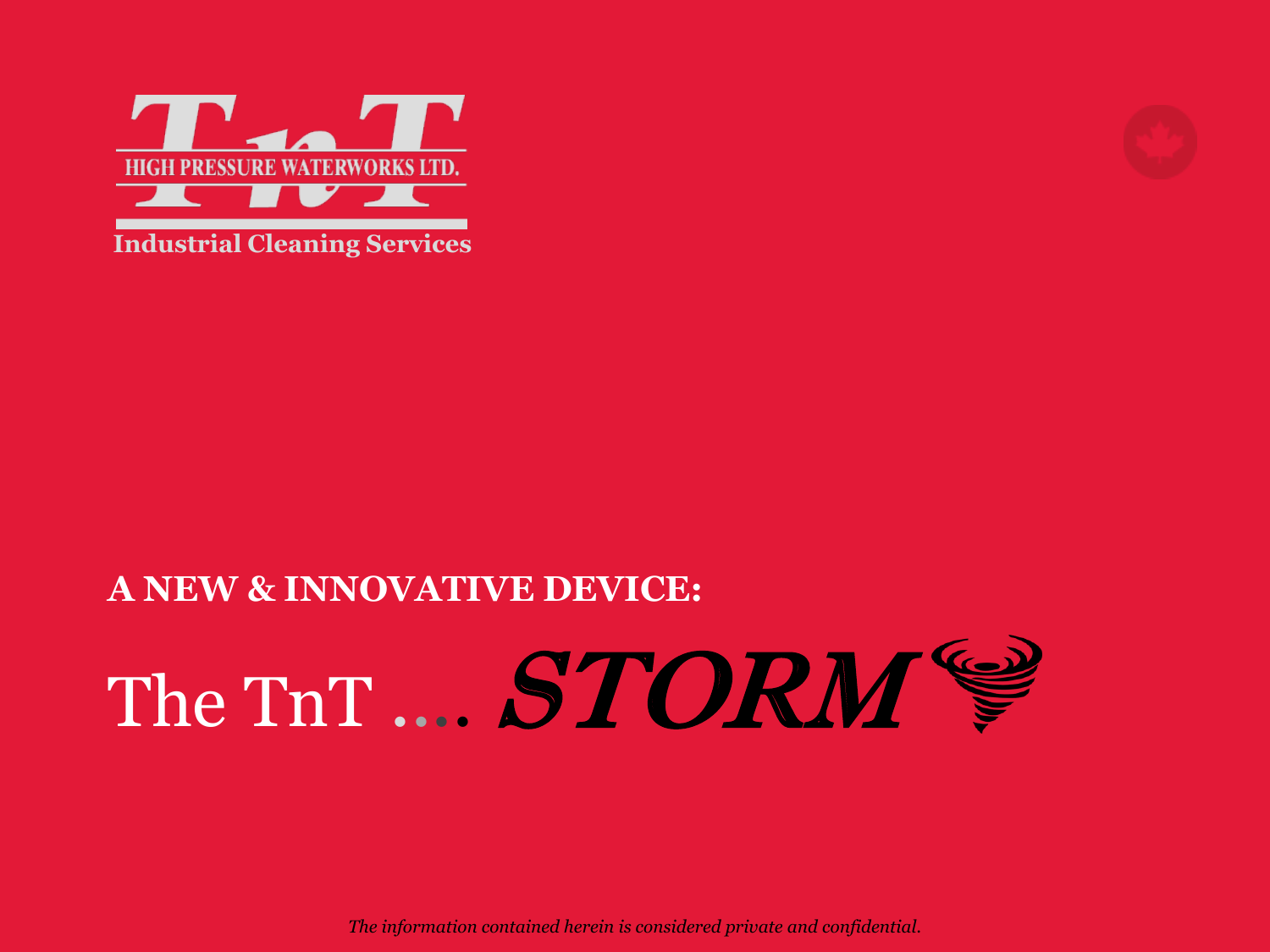



#### Our Technology:

The STORM is an innovative, proprietary device that effectively and efficiently removes heavy oil deposits, asphaltene-resin-paraffin deposits (ARPD), coke and other various deposits from piping in the oil-producing, oil-refining and petrochemical industries!



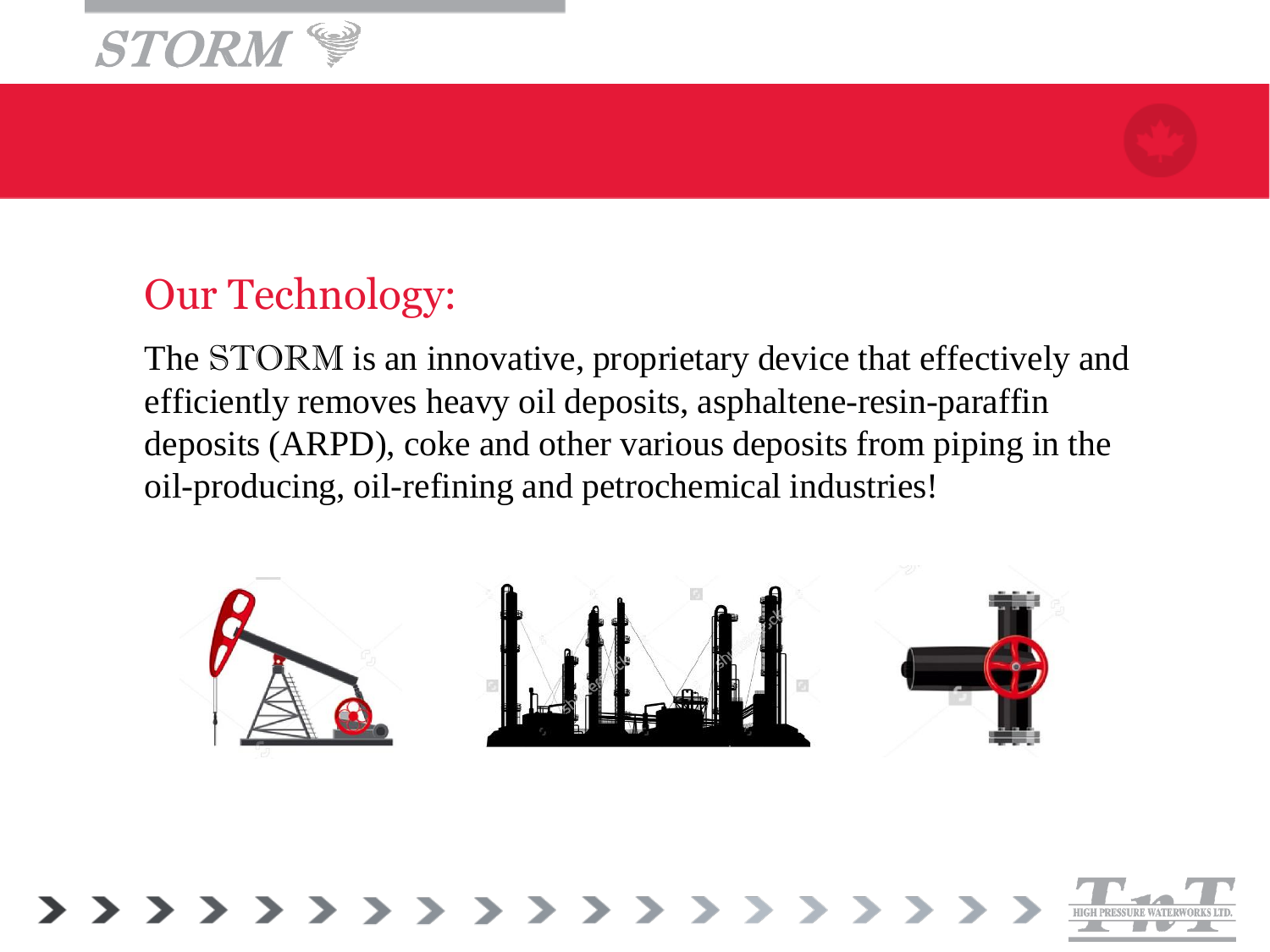

#### The use of our 'STORM' device in the oil-producing, oil-refining and petrochemical industries allows for:

- Prevention and removal of coke formation on internal processing lines and nodes, on oil heating furnaces.
- Significantly reduces, and in some cases, prevents the formation of ARPD and other deposits in the pipes of oil well tubing, flow lines, as well as on oil transfer and distillation lines.
- Increase the productivity of oil wells, at times to reduce the number of washes and mechanical cleaning (from 5-6 times to 1 time).
- Prevents deposits of different character on rod pumps and ESP.
- Clean and protect the inner walls of the tubing and oilfield equipment in the oil well without stopping the operation of the well itself and oilfield equipment.
- Increase the service life of the equipment.
- Obtain a significant economic effect by reducing the operating costs for cleaning equipment.
- Protect the oil pipeline from the formation of internal corrosion, ARPD and other various deposits.
- Protect technological lines in the oil refining and petrochemical industry.
- Elimination of scaling problem: removal of old deposits of hardness salts and solution of the problem with the formation of fresh salt formations and sediments;
- Prevent the development of corrosion resulting from the formation of salts.

>>>>>>>>>>>>>>>>>>>>

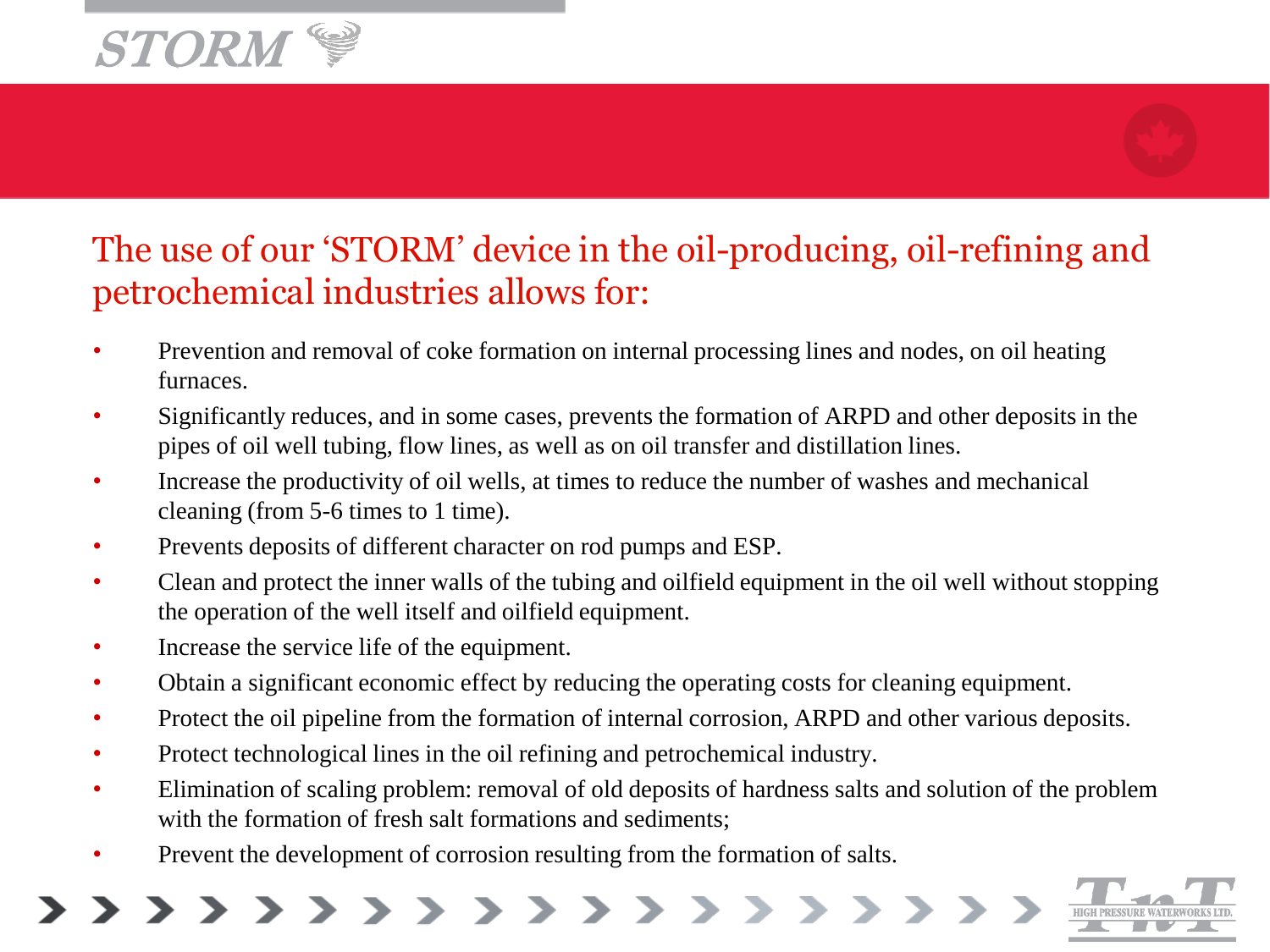



#### What's it made of:

>>>>>>>>>>>>

Within its design, the STORM utilizes nanomaterials (nano-technical compounds) possessing increased dielectric properties, as well as high thermal conductivity. This in turn leads to an increase in the effectiveness of the impact of the apparatus for cleaning and protecting oil wells, tubing, pumps of various modifications, oil pipelines and process pipelines oil transfer units / units, oil heating units and other equipment from ARPD, coke, slag and other various deposits.

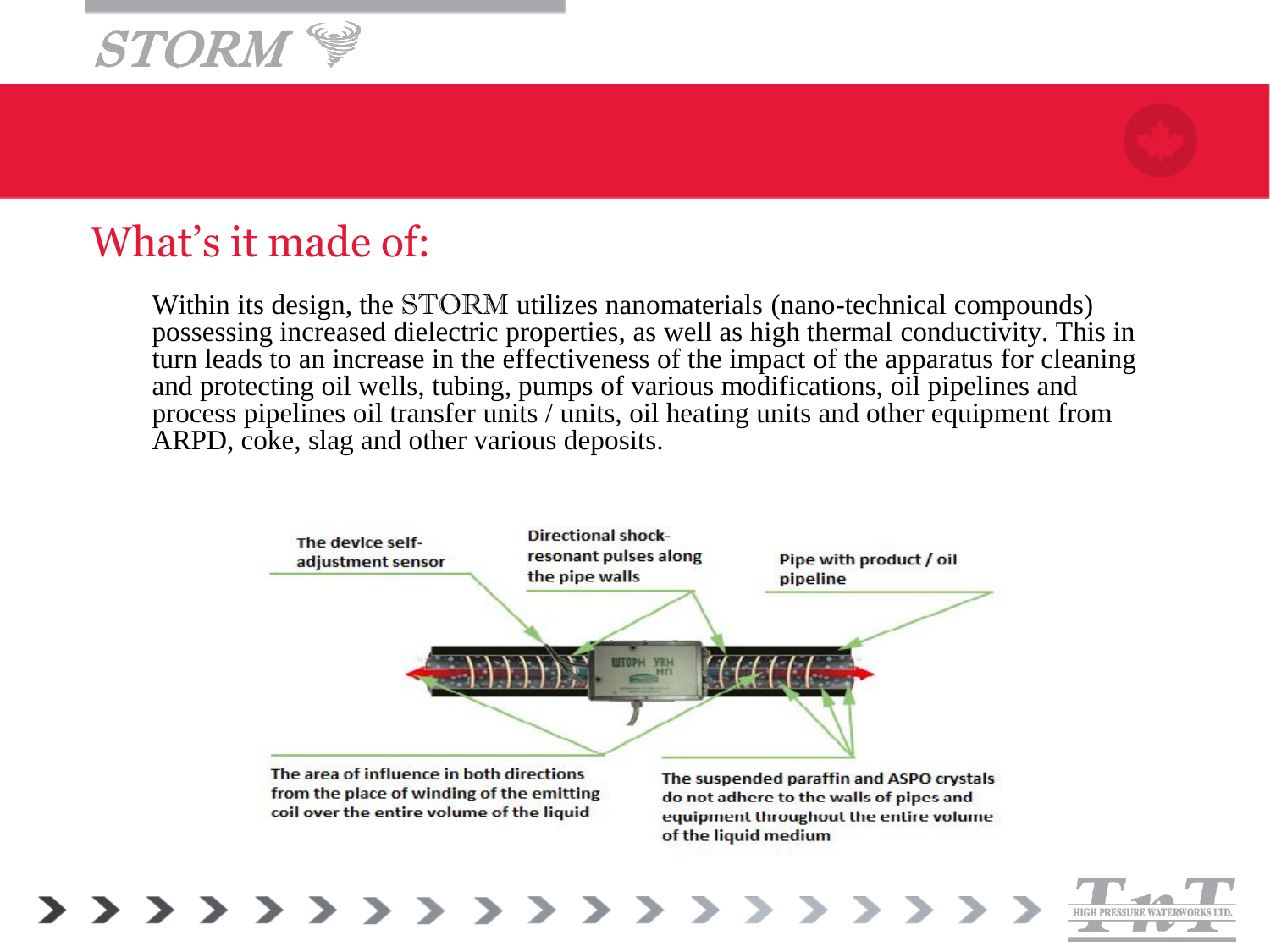

### How does it work:

- Shock resonant-frequency signals, with a tightly calculated frequency of magneto-hydrodynamic resonance, produced by the device, propagate in both directions from the installation site of the emitter along the walls of the pipe itself (the body of the pipe in this case serves as a core and is a continuation of the design of the device itself), simultaneously processing the entire mass of liquid environment located inside the pipeline along its entire length.
- Under the influence of shock-resonant radio-frequency waves (pulses) produced by the programmed emitter of the device itself, the physical properties of the medium undergo a change at the molecular level. The repulsion of ions of the same name from the walls of pipes and equipment occurs, causing

the formation of clusters and then their ordering, so that crystallization does not occur on the walls of pipes and equipment - but in the bulk of the liquid medium in the pipeline away from the walls. At the molecular level, the process of crystallization of paraffin and other deposits present in crude oil in the liquid state is changing. The kinetics of the crystallization process is changing - the mechanical cohesion of viscous paraffin, ARPD and various types of deposits with each other is reduced.



>>>>>>>>>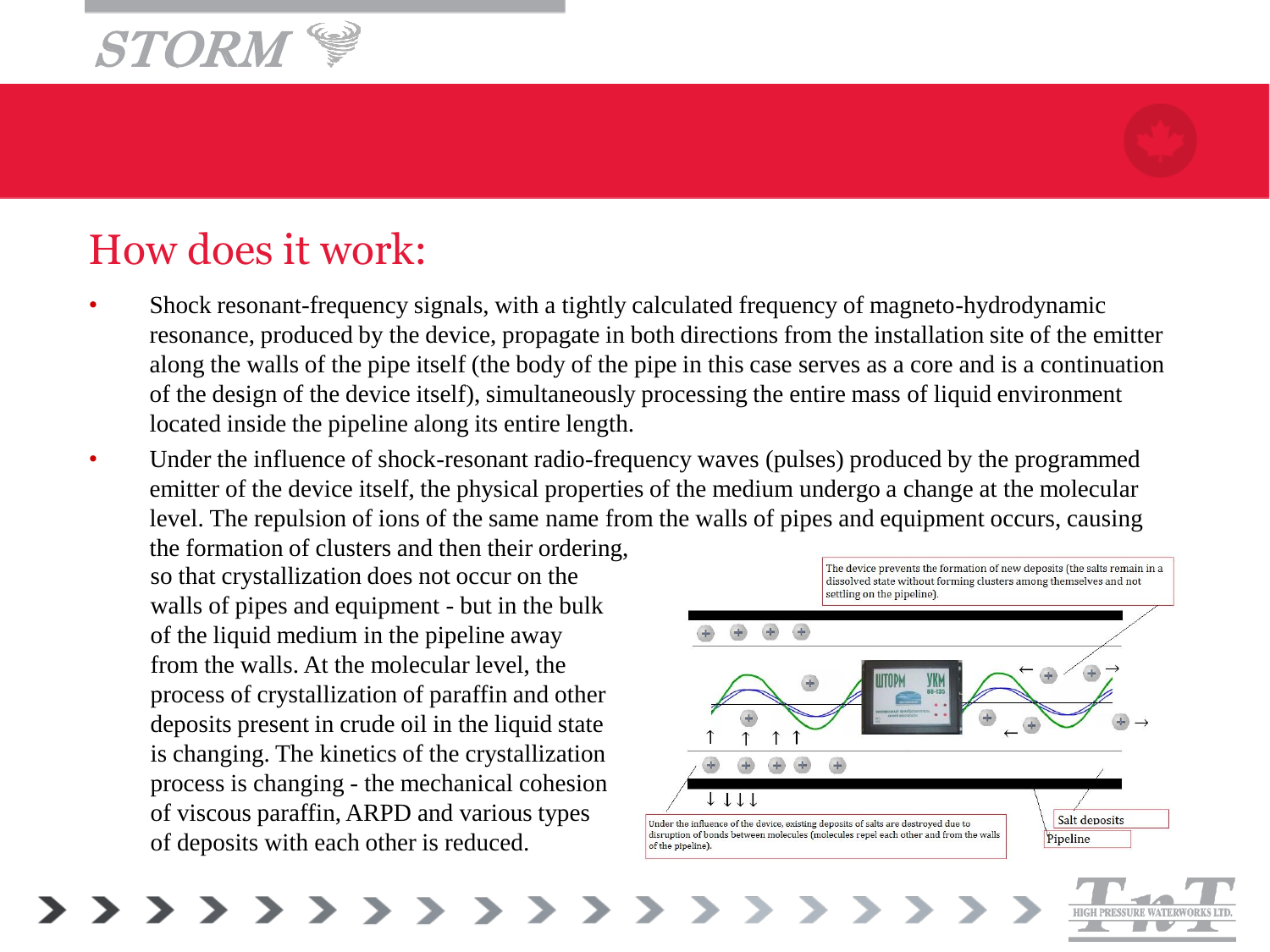



# Four variations of the STORM device are built:

Each STORM device is produced strictly for the specific object of the customer, taking into account all the nuances of the object itself. The device is initially tuned to the desired diameter of the protected pipeline / oil pipeline / oil well line during the production process. It is then precisely laid-in accurate calculation for a certain diameter that allows the resonant-frequency signals of the radio-frequency spectrum of radiation to be changed at a certain molecular magnetic resonance frequency physical properties of the medium to be treated. This allows STORM equipment to produce highly effective cleaning and protection of oilfield and oil refining equipment.

- STORM devices are manufactured in an explosion-proof metal case.
- STORM devices are delivered to the customer completely in the assembled and tuned state, ready for operation with a connected power cable, a radiator as well as a resonance tuning sensor and a hermetically sealed cover.
- The operation of the STORM apparatus requires a power supplied (220  $\pm$  22) AC Volts with a frequency of  $(60 \pm 1)$  Hz. The power consumption of the device (depending on the object) varies from 10 to 26 watts.
- The STORM device can be safely installed outdoors, indoors as well as underground (when executed in a special underground version). Operating temperature of the environment for the operation of STORM devise is from  $-65$  to  $+75$  OC, humidity up to  $100\%$ .

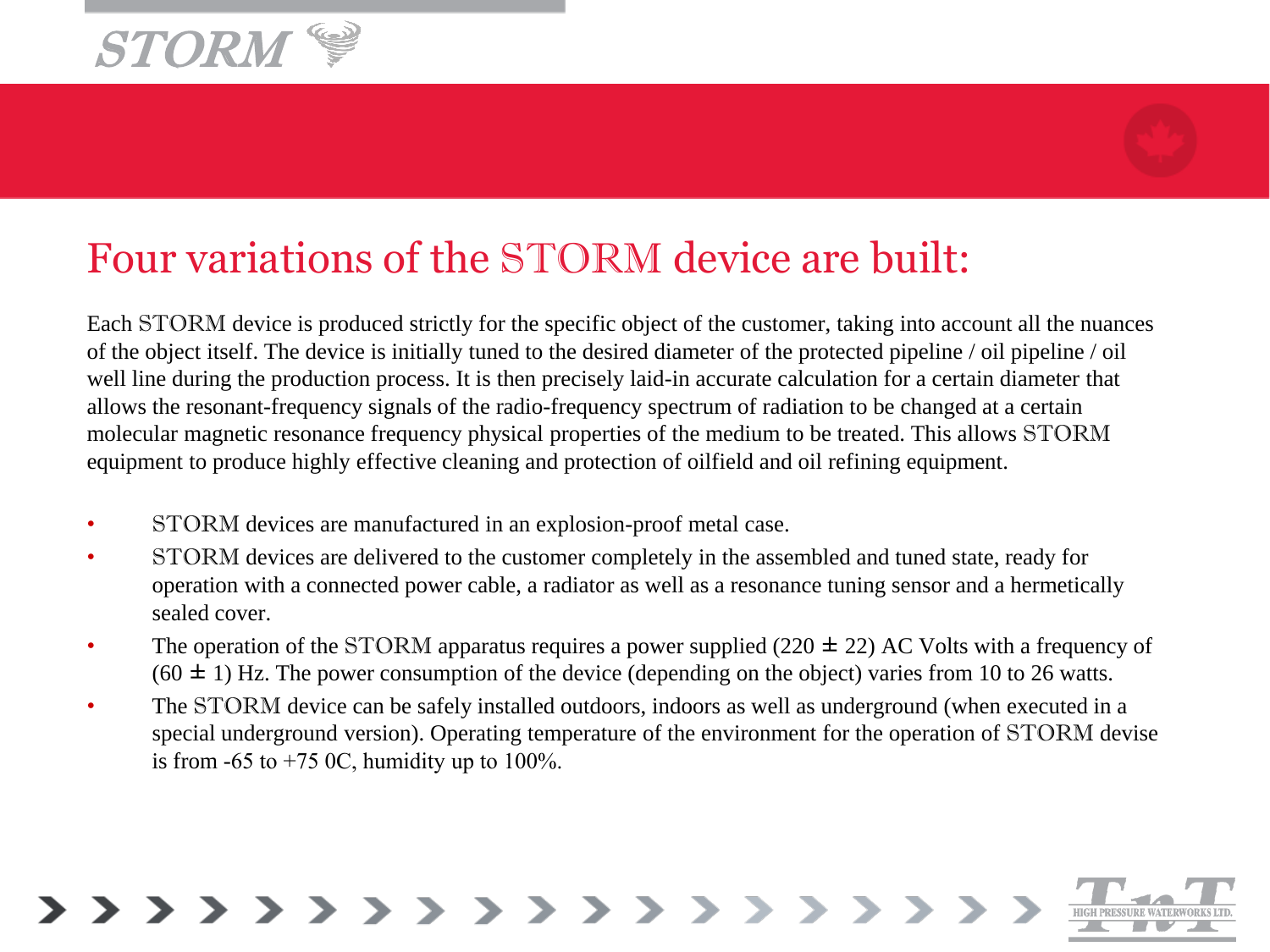



#### device variations continued …

- 1. STORM UNN: the devise is designed for installation on furnaces for heating oil and oil products. Prevents the formation of coke, slag, ARPD and other types of deposits and adhesion in the process of heating oil products, as well as removes and destroys the already existing coke formation and various types of deposits in the technological sections and coils of furnaces and heating installations for oil and petroleum products. It destroys and removes coke, slag, ARPD and other layers that form during the heating of highly viscous fractions, when mixing different types of petroleum products with other fractions. Apparatus "STORM UNN" can be used on furnaces and installations for heating oil products in the process of obtaining bitumen and other products. A distinctive feature of the STORM UNN device is that it work at ambient temperatures ranging from -50 to +80 Celsius and plant furnaces for heating oil and oil products up to  $+6000C$ .
- 2. STORM NS: the device is designed for the removal of wax and for preventing, removing paraffin, ARPD and mechanical impurities at oil wells, directly in the tubing elevator, along the tubing and in the discharge lines. It ensures the destruction and removal of existing deposits of paraffin, ARPD, mechanical impurities, prevents and slows the precipitation of paraffin, ARPD and other types of layers in the tubing elevator, along the tubing and in the discharge lines, and increases the service life.

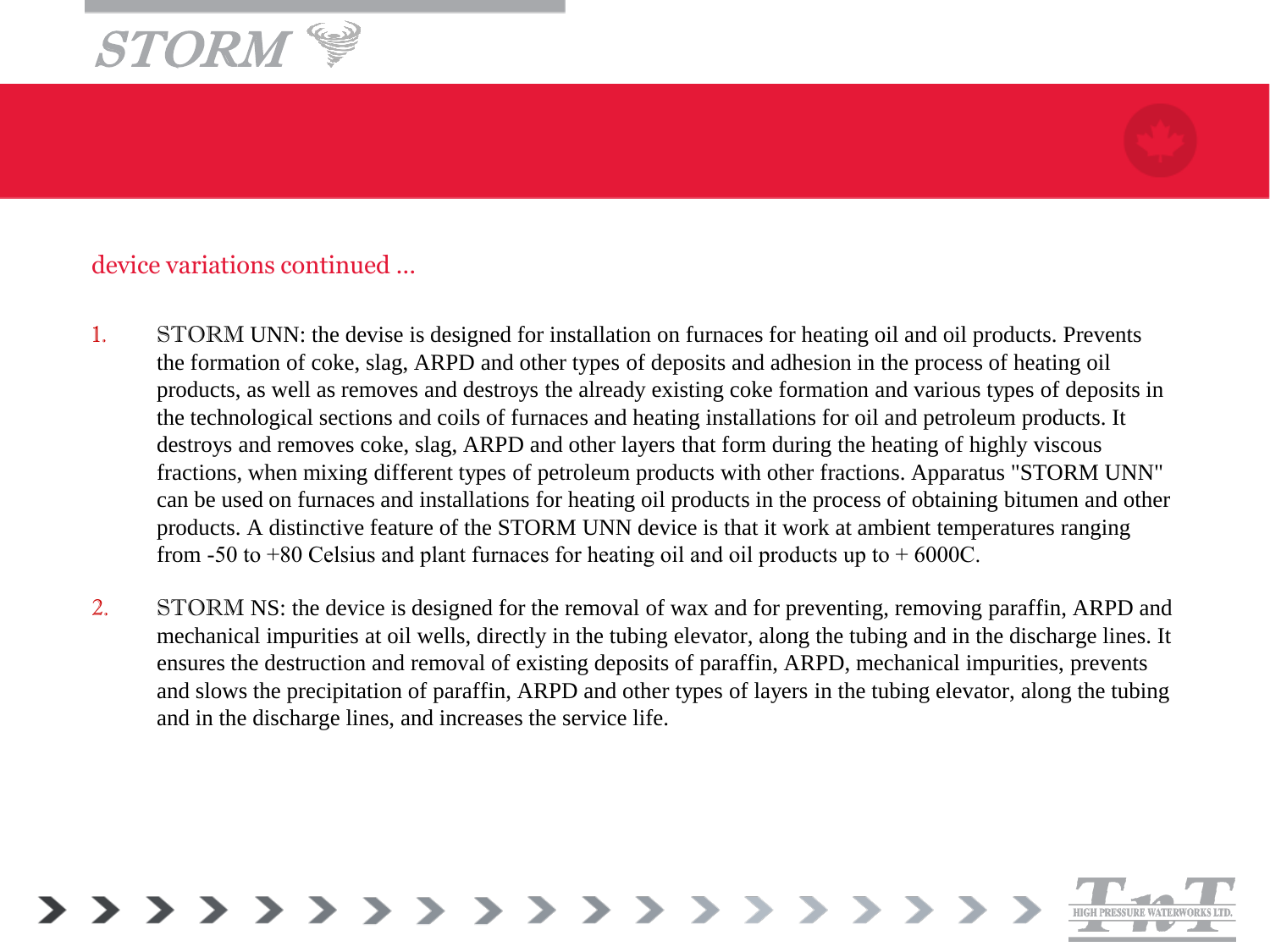



#### device variations continued …

- 3. STORM NP: The device is used to a dewax process pipelines, oil pipelines, oil transfer / distillation lines, during the transportation of oil and oil products through pipelines. By its influence, "STORM NP" partially reduces the viscosity of the pumped product. By acting on the oil product, it allows to speed up the process of separating the reservoir water contained in the extracted crude oil to a considerable extent, preventing abundant fallout and the formation of paraffin, ARPD and other deposits on the walls of the equipment being operated.
- 4. STORM EMU: the devise removes salt, scaling and other types of deposits formed on the metal surfaces of oilfield and oil refining equipment, technological and heat exchange equipment in the field of heat power engineering. The main factor in the successful operation of the "STORM EMU" device for removing salt deposits and hardened salt is the presence of fluid motion through the process system and any heat exchange sections.





>>>>>>>>>>>>>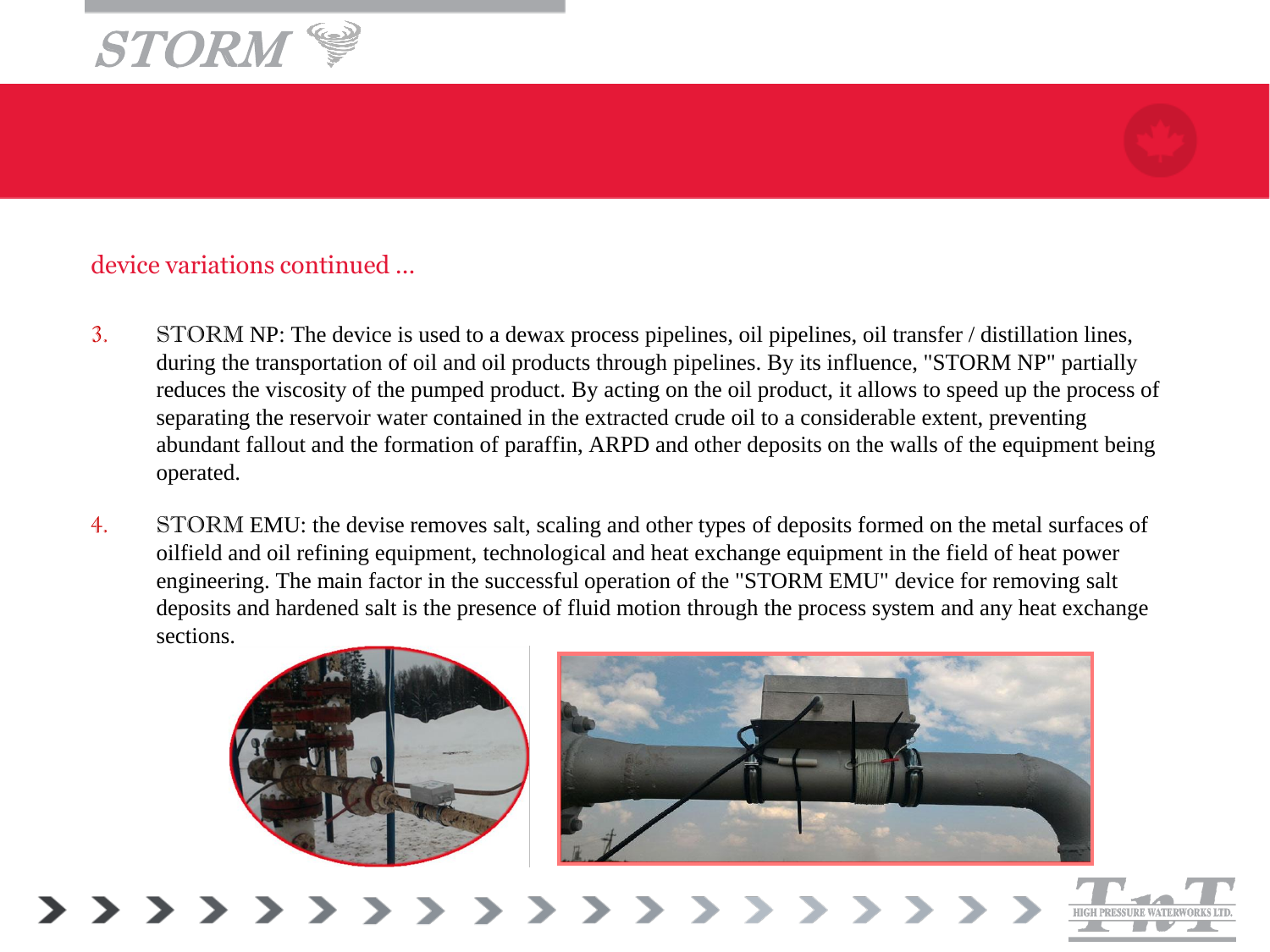



# Heat exchanger and furnace applications:

- The use of the STORM devise effectively replaces the existing methods of preventing coke from forming in heat exchangers and oil heating furnaces, radically reducing operating and maintenance costs.
- Using the STORM device has proven not only to provide effective protection from coke formation, but also highly efficient removal of old coke deposits and slag layers on coils of oil heating furnaces, resulting in:
	- reduced costs to heat the liquid product
	- prolonged service life of heat exchangers from reduced pulling for mechanical cleaning
	- prolonged service life of heating furnace tubes from reduced pigging / mechanical cleaning
	- reduced operating costs for maintenance and repair of equipment